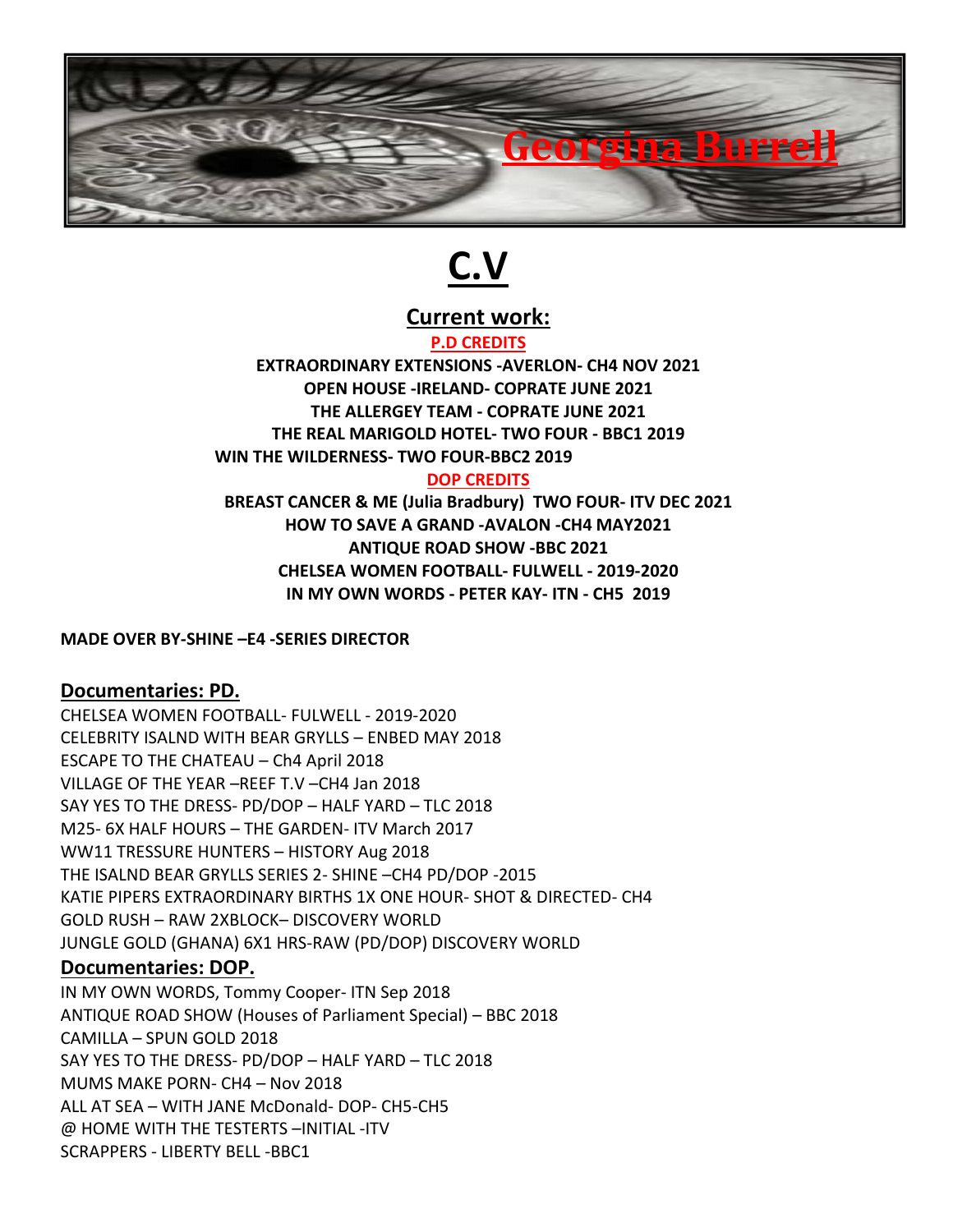

EXTREME OCD CAMP 2HRS DOC -WATERSHED – BBC3 GOLD RUSH – RAW 2XBLOCK– DISCOVERY WORLD JUNGLE GOLD (Ghana) 6x1 Hrs-RAW – (PD/DOP) Discovery World SHIPWRECKED 14x1Hrs –RDF - E4 ROCK CHOIR - TEN STAR- ITV UNDERCOVER BOSS- Studio Lambert-CH4 DON'T CALL ME STUPID – Kara TOINTO - BBC3 WORLD STRICTEST PARENTS – BBC 3 CHRISTIANS' V OTTOMAN 2 HRS SPECIAL- PILOT PRODUCTIONS – DISCOVERY SUPER-HUMAN TALL KIDS- ITV PRAM FACE BABIES-CUTTING EDGE - Century Films –CH4 EARTH BABIES– Century Films (HD) Cinema release THE 40 YEAR OLD MARINE – ITV 1 30 MINUTES – MENTON – CH 4 Series 1-2 THE INSIDER- MENTORN – CH 4 Series 1-2 PANORAMA- MENTORN (Schools Testing) - BBC KINSELLA- STADFAST 1HR Doco NO GOING BACK – Ricochet -Ch4 SAVING ED MITCHELL – TWO FOUR- ITV1 WHO RULES THE ROOST - BBC 2 YOUNG POSH & LOADED - Doco –ITV TO FAT FOR LOVE – TWO FOUR – ITV HOLIDAY AIRPORT - DOCO -ITV/LWT series 1/2 SLAVE TRADE ABOLITION –BBC1 **Light Entertainment.**

ANTIQUE ROAD SHOW-BBC1-June 2020 (Best of the summer -presenter links) ANTIQUE ROAD SHOW 2019- BBC1 COMBAT DEALERS – Discovery THE INSIDER 2x1 Hrs- Studio Lambert – BBC3 JEWISH MUM OF THE YEAR- SHINE – CH4 JIMMY'S FOREST 4x1 Hrs-FRESH ONE –CH4 FOUR IN A BED (day time)-Studio Lambert- CH4 SHOW BOATERS 20x1Hrs – FRESH ONE- SKY1 SUN, SEA SUSPICIOUS PARENTS -RDF – BBC3 RESTAURANT IN MY LIVING ROOM- 8 X EPS - RAIN MEDIA– Virgin TRINNY AND SUSANNAH UNDRESS THE NATION 2 – ITV 1 HOW TO HAVE SEX AFTER MARRIAGE - 8 episodes, Two four, self shooting, location director - Five COME DINE WITH ME – series 1/2/3/4- ITV - Ch4 PROPERTY CHAIN – Maverick - Ch4 ROCK FAMILIES – LOVE PRODUCTION ANIMALS AT WORK- 24 episodes CBBC- Cineflex THE TRUE STORY- LOVE PRODUCTION- FIVE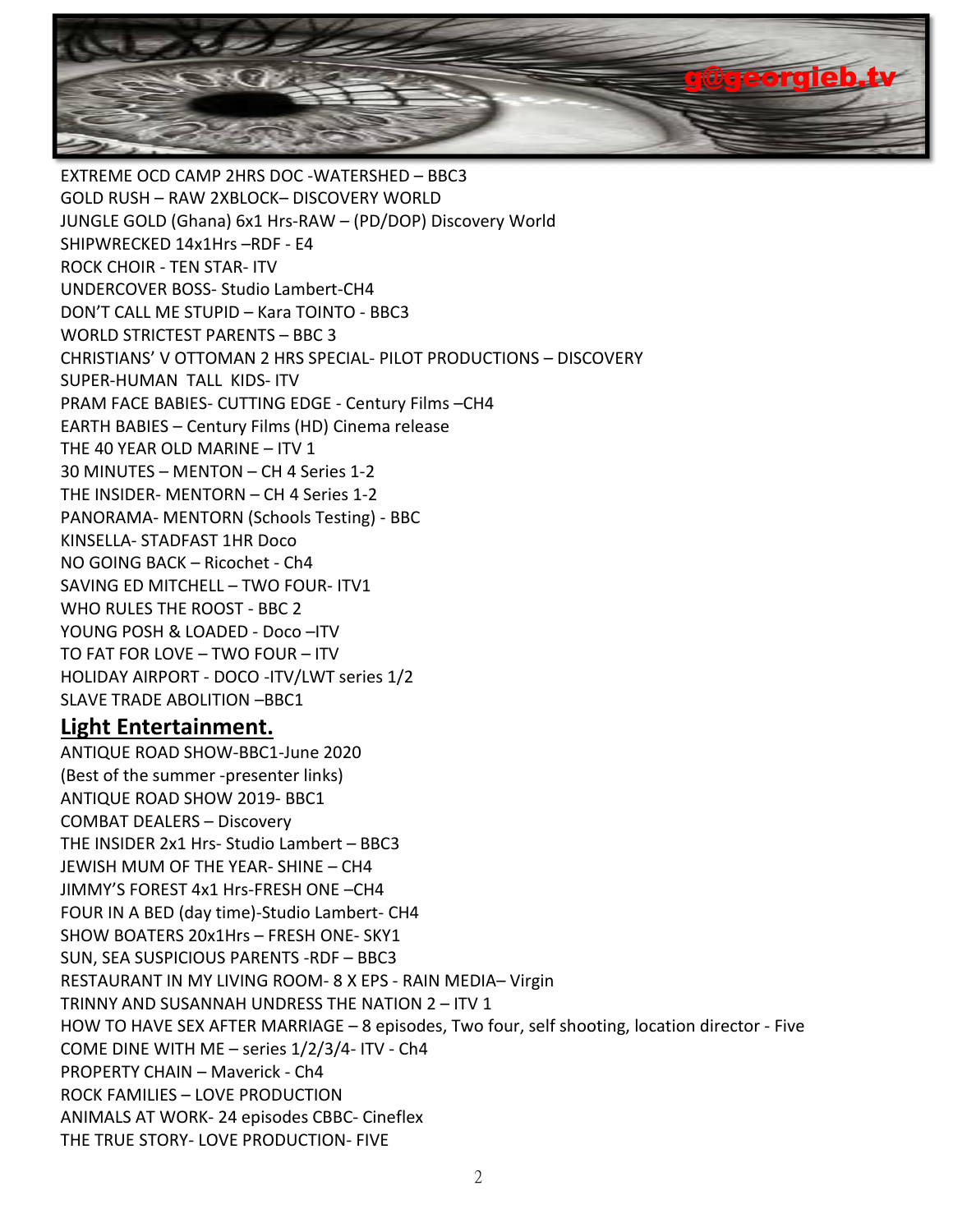

HOMELESS- LOVE PRODUCTIONS KEEP IT IN THE FAMILY – TWO FOUR- BBC2 FREAKY EATERS- BETTY –ITV EXTREME MALE BEAUTY-CHEETAH TV PRIVATE PARTS- ENDERMOL NAKED CELEBRITY- Maverick PROPERTY CHAIN - Maverick CH4 Series 2 CHANGING ROOMS- ITV TEMPTATION ISLAND 2. LWT – Sky 1 THE PERFECT GETAWAY-@IT PROD - Ch4 HOLIDAY SHOW DOWN *–RDF – ITV* ME OR THE DOG –Ricochet ITV DON'T TRY THIS AT HOME- LWT (Climbing Kilimanjaro doco*,* self-shooting director, sound) TRUST ME I'M A HOLIDAY REP– series 1-2 – Five CELEB'S BEHAVING BADLY. LWT - SKY 1 BBC COMEDY AWARD – BBC RICHARD AND JUDY – ITV, VARIOUS INSERTS– CACTUS **TV COMMERCIALS**

JML –Plushy -Pressimo -Go Chef -Magic layer –studio

## **Drama /Title Sequence**

US – DRAMA, SHORT FILM (HI DEF)

SMTV-LWT (Ant/ Dec Saturday Morning show)

E4 PROMO-"last chance Sunday" -"Big Brother"

## **TRAVEL/ FOOD**

TRAVEL CHANNEL- VARIOUS LOCATIONS TREKS IN A WILD WORLD. Series 1/2 Inc.: BORNEO, HAWAIIAN ISLANDS, ARIZONA, WYOMING, OKLAHOMA. - PILOT PRODUCTIONS –DISCOVERY **PLANET FOOD:-**

Zanzibar, Germany, Mexico, Morocco, Lebanon, Italy, Spain - PILOT PROD –BBC2, Discovery- PBS.

GLOBE TREKKER/ LONELY PLANET'S

PNG ISLAND/Marshall Islands- Globe Trekker -Pilot Productions- PBS/Discovery Mexico, Bolivia, Greek Islands, Venezuela, Libya, New England, Canada, Lebanon, Colombia, Panama, Holland, Zanzibar – Papa New Guinea